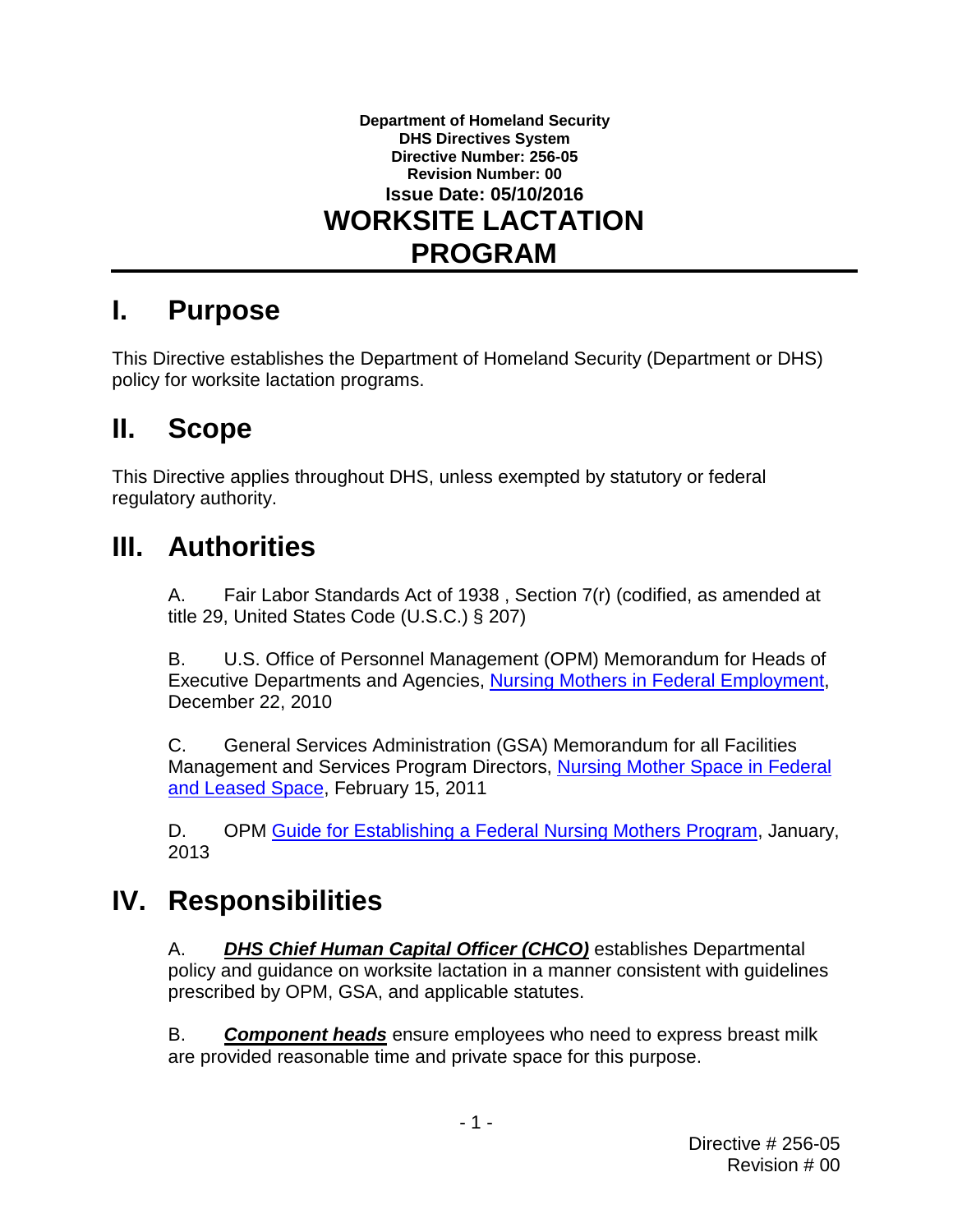*and Services (HRMS)* assumes the responsibilities listed under section IV.B. for C. *Executive Director, Headquarters Human Resources Management*  all Support Components with the exception of the National Protection and Programs Directorate (NPPD), Office of Inspector General (OIG), and the Federal Law Enforcement Training Center (FLETC).

D. *Heads of NPPD, OIG, and FLETC* assume the responsibilities listed under section IV.B. for their respective Support Components.

# **V. Policy and Requirements**

A. *Policy*: It is DHS policy to support maternal and child health by enabling employees to continue breastfeeding, if they so choose, when they return to work after the birth of a child.

#### **Procedures:**

B. *Procedures*: 1. The goals of the DHS Lactation Program procedures are to:

a. Provide private space for DHS employees who are nursing mothers to express breast milk; and

b. Ensure that DHS employees who are nursing mothers have reasonable time during the workday to express breast milk.

 appropriate space for this purpose. The space provided is private; 2. Components provide temporary and/or permanent space appropriate for worksite lactation for any employee who chooses to continue breastfeeding after returning to work. A bathroom is not shielded from view and free from intrusion.

express breast milk. Flexibility in meeting this need is encouraged. 3. Components provide reasonable break time for employees to Managers may use their discretion in enabling employees to use existing break time, flexible schedules, credit hours, compensatory time off, and, where absolutely necessary, annual leave or leave without pay in order to meet the need.